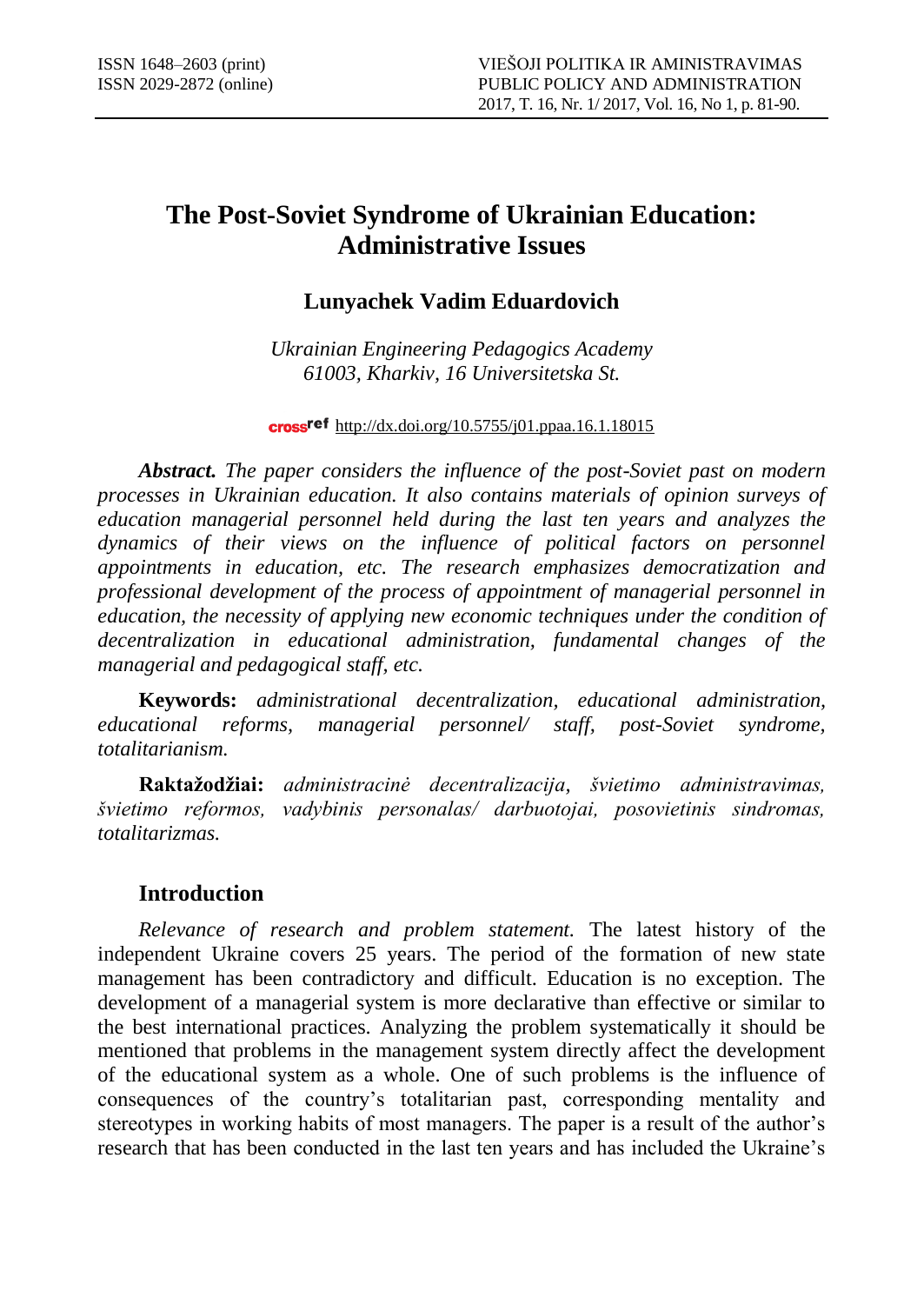managerial personnel in education. The paper attempts to analyze the reasons of low effectiveness of reforms in Ukrainian education as a result of the post-Soviet syndrome in work with managerial and pedagogical staff.

*Literature review.* Theoretical and methodological aspects of Ukrainian educational administration have found their reflection in a wide range of scientific publications. The works published on this theme before 1991 (Ye. Bereznyak, V. Bondar, B. Kobzar and others) predominantly reflect the approaches typical of classical School Organization and Management as a branch of Soviet pedagogy.

Ukraine's gaining of independence in 1991 boosted further research of this issue taking into account conclusions of both Ukrainian (V. Bereka, L. Vashchenko, L. Danylenko, M. Darmansky, G. Yelnikova, T. Lukina, V. Maslov, N. Ostroverkhova, Ye. Pavlyutenkov, A. Sbruyeva, T. Sorochan, Ye. Khrikov, and others) and foreign scientists (T. Bush, P. Silver, K. Evers, W. Rast, A. De Caluve, E. Marks, M. Petri and others). In this period, the ideas of effective schools were widely referred to in research of Ukrainian scientists (S. Perki, M. Smith, D. Livayn, L. Lizott, J. Shirins, K. Cotton, P. Semmons, J. Hillman, P. Mortimore and others) [10].

At the same time, Ukrainian researchers did not pay due attention to the influence of totalitarianism on educational genesis. In this connection we should mention O. Lyubar's and other authors' works since they emphasize that Ukrainian schools were already obedient instruments of a totalitarian system in the 1940s. Having survived the anarchy of collectivization period, the Holodomor of 1932-1933, repressions and the persecution of the intelligentsia, it became an obedient mouthpiece of anti-national government politics. This role remained unchanged in the post-war society [17, p. 366]. Profound analysis of consequences of totalitarianism in Ukraine can be found in a collection of academic papers by international authors, including Z. Bzrezinski, Ya. Bzrezinski and Ye. Bystrytskyi who describe the genesis of post-communist societies [2].

Under such conditions, the head of any educational institution or an educational administration body became a mouthpiece of the ruling communist party within the frameworks of the applying a cruel command-and-control system, which immediately influenced aims setting and educational administration. A teacher was understood by administrative bodies to be an executor of the government's will as reflected in corresponding party directives. These tendencies have had considerable influence on the development of education in Ukraine till nowadays.

Among the researchers who have studied the above mentioned issue, V. Burdyak and M. Lazhykha have made considerable contribution in analysis of transformation in education and culture in the post-communist republic of Bulgaria [1; 5]. Another valuable source is a collection of papers on post-communist transformations in the Baltic countries [18]. The research by O. Shelomovska also provides relevant facts on state management in higher education in post-communist countries of the European Union. Some of the mechanisms mentioned by the author concern all levels of education because they were originally formed as tools of influence on all education [19]. Applying the method of analogy, the thesis of the research can be interpreted in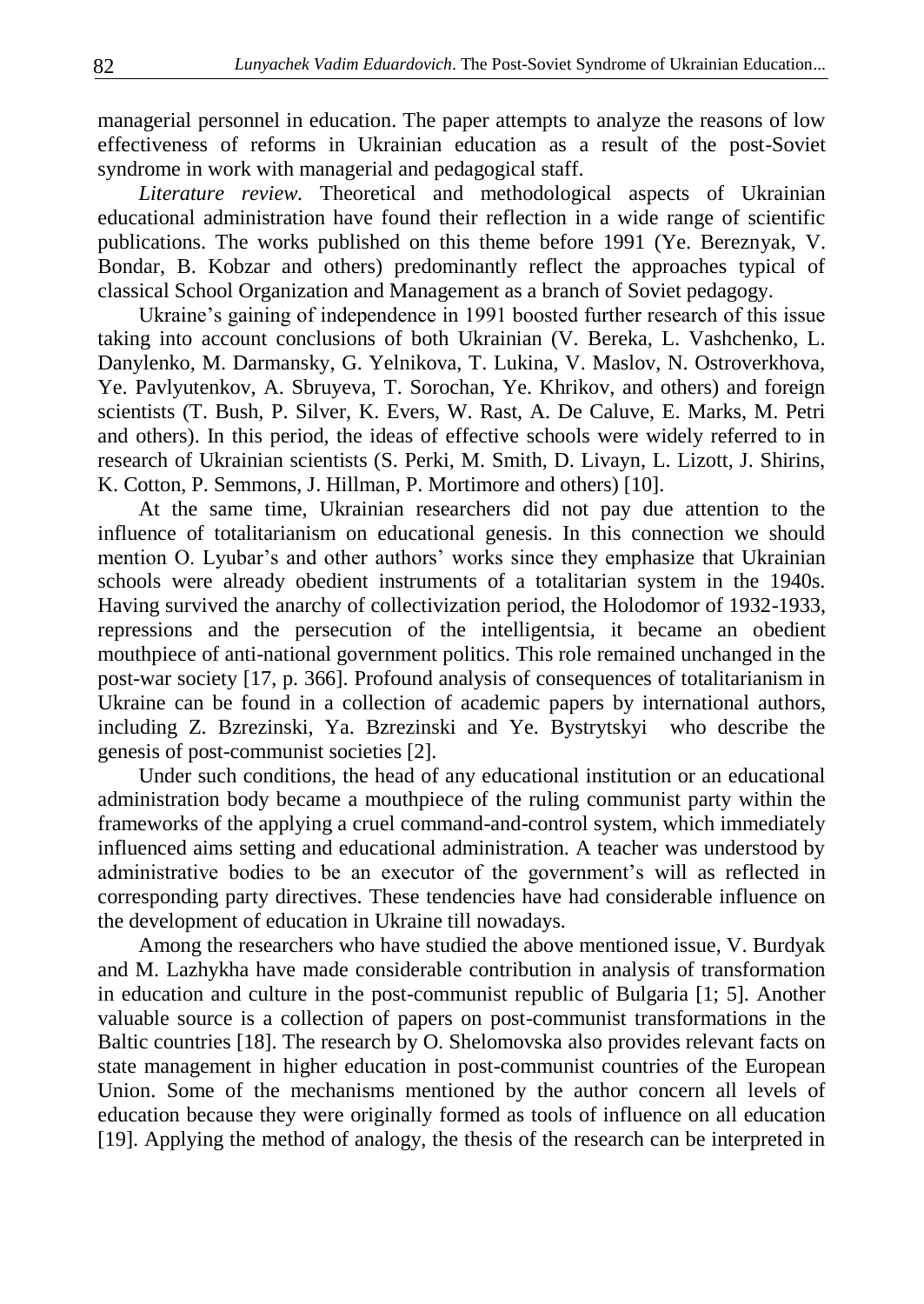present day Ukraine.

Having thoroughly reviewed scientific literature, we should claim that most of the researchers study development and perspectives of education in the Ukraine, and its administration in particular, without considering consequences of the Soviet totalitarian past, which prevent them from fully understanding the reasons of existing problems and ways of their solution. A whole range of thoroughly developed projects and programs has reached the objectives just partially set. This can be accounted for by mentality and stereotypes in looking at the problem from the perspective of performers who are actually representatives of the political system which has become a thing of the past.

Currently, the issues mentioned above have been widely considered not so much in scientific specialized papers and monographs, but among expert society in electronic sources. In this context, one should refer to works and materials of scientific, statistic and publicistic character found on the portal of public experts "Educational Policy" which is supported by the Committee on Education and Science of the Verkhovna Rada of Ukraine and the international foundation "Vidrodzhennya" ("Revival"). To begin with, these are works by V. Belyy, V. Bakhrushin, V. Hromovyi, L. Parashchenko, Y. Fedorchenko and others [3]. Besides, the cycle of V. Hromovyi's works entitled "Let's liquidate marasmus in school education" is worth attention [4].

*Setting the objective*. The objective of this paper is to prove that the low efficiency of reforms in the Ukrainian educational system is a result of an outdated administrative system which still remains politically-biased and top-down, as a result of the country's totalitarian past, which is reflected in staff policy in education.

*Discussion*. We have continually been examining development of Ukrainian education, including crisis conditions, in previous works [12]. The way of Ukraine to Europe is intricate and extended. It is complicated by external military aggression, corruption, low level of state management which influences all the spheres of life, including education.

#### **Personnel policy in the years of independence**

The recent history of Ukrainian education is a set of reforms which permanently flow one into another, sometimes contradicting each other and thus failing to achieve a desired or a declared result [16]. There is an impressive number of documents which have been published on the state level on this theme. It is the State Program "Education" ("Ukraine of the 21st century") (1993), the Concept of Ukrainian Distance Education Development (2000), the Concept of Compulsory Secondary Education (12-year school) (2001), the National Doctrine of Education Development (2002), the State Program "Teacher" (2002), the Concept of Subject-Oriented Education in High School (2003, 2009), etc. Only within the last 5 years the following documents have been published in the context of Ukrainian education reforms: the National Strategy for Education Development for 2012-2021; the Concept of Subject-Oriented Education in High School (2013); the Strategy for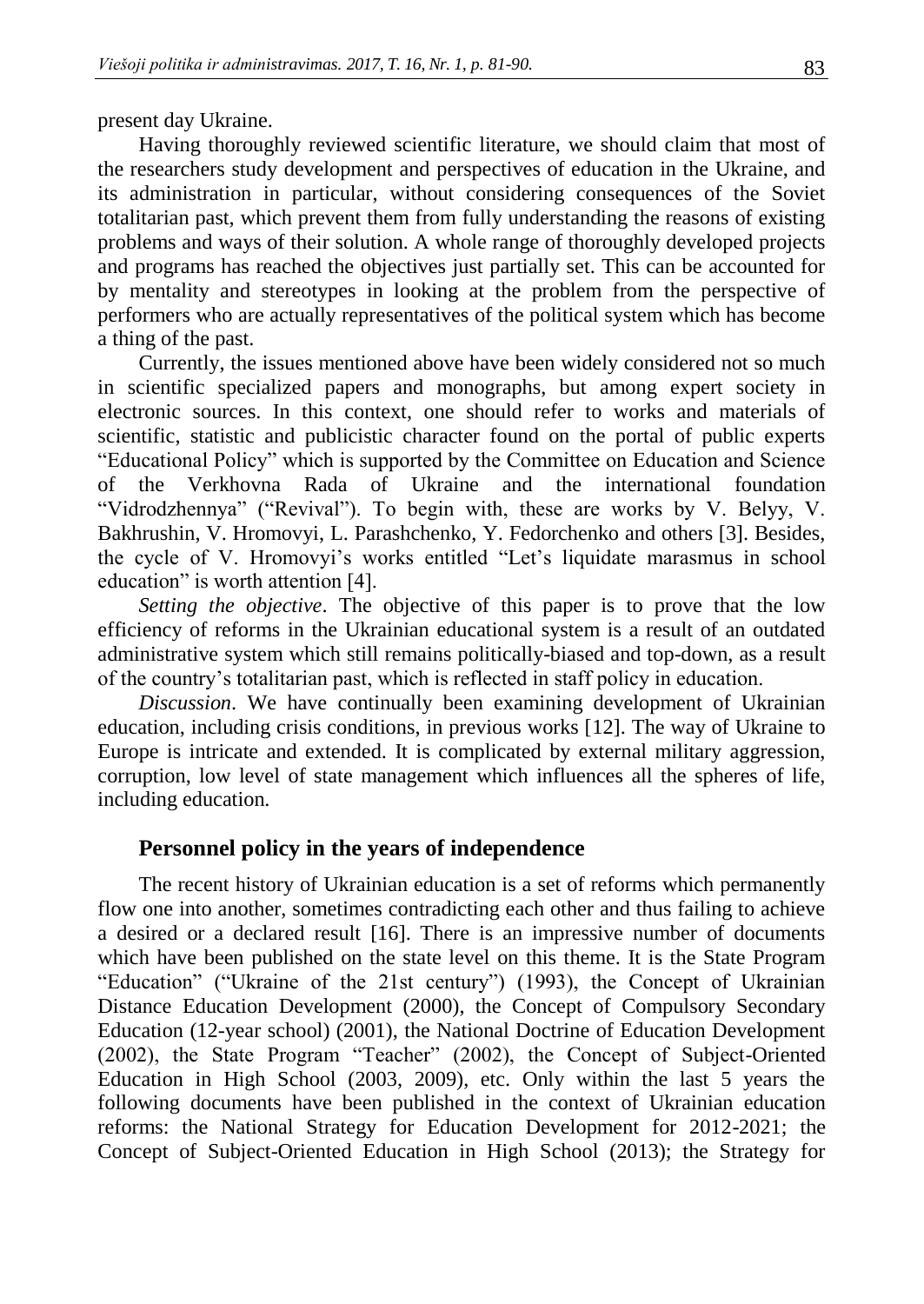Ukrainian High Education Reforms till 2020; the Concept of Ukrainian Education Development for 2015-2020; the Concept of The New Ukrainian School (2016), etc. Moreover, a certain number of projects and programs have been implemented through the decisions of The Cabinet of Ministers of Ukraine and through the orders validated by the Ministry of Education and Science of Ukraine, through positions reflected in the Decrees of the Presidents of Ukraine on issues of education and many other documents. Contradictions in these documents prevent the Verkhovna Rada of Ukraine from passing a new law «On Education», which is urgent since the law currently in force is morally outdated and fails to meet modern requirements [13].

It should be mentioned that none of these reforms has been successfully completed, and certain provisions of the above mentioned documents partially repeat the content of each other and are of declarative character, and do not provide strict mechanisms of realization in time. Analyzing the administrative aspect of the processes, since 2008 we have questioned the administrators of educational institutions using one and the same tool, which permits making certain scientific generalizations [7; 8; 15].

First of all, the fact that the influence of the political factor on staff nominations in education remains essential should be stated. It is evident that in the period since 1991 during the presidency of L. Kravchuk (1991-1994) and L. Kuchma (1994-2005) the system of staff nominations of administrators in education was actually built on the classical soviet scheme of a nomenclature employee according to the questionnaire rate and the system of individual interviews with heads of the government and local government, administrators in education of various levels. However, this procedure partially allowed to take into account not only political loyalty of the candidates for administrative popsitions, but also their professional career. 2005 witnessed a political bacchanalia which was accounted for by political expediency (this immediately draws an analogy with the time of Stalin, with the only difference that everything was much stricter then). Contrary to the pedagogical community's expectations, the bacchanalia was initiated during the presidency of V. Yushchenko (2005-2010), who came to power on the wave of democratic aspirations of the Ukrainian nation but appeared to be not capable of implementing true political reforms, which resulted in V. Yanukovich's rise to power (2010-2014), further flourishing of reactionary forces and corruption and as a result caused the Revolution of Dignity, the attempts to change the political system and the elections of the new President of Ukraine P. Poroshenko in 2014.

#### **Results of opinion survey of managerial personnel in education**

At this point it is worth mentioning the materials of questioning managerial staff fluctuation in the system of secondary education taking heads of regional departments of education as an example since 1945 till V. Yushchenko's presidency. We defined the beginning of the 21st century as staff crisis [15, p. 200-227]. The research was conducted in Kharkiv region of Ukraine among others. It was discovered that before 2000 the period of office of an administrator in education on the regional level was 5-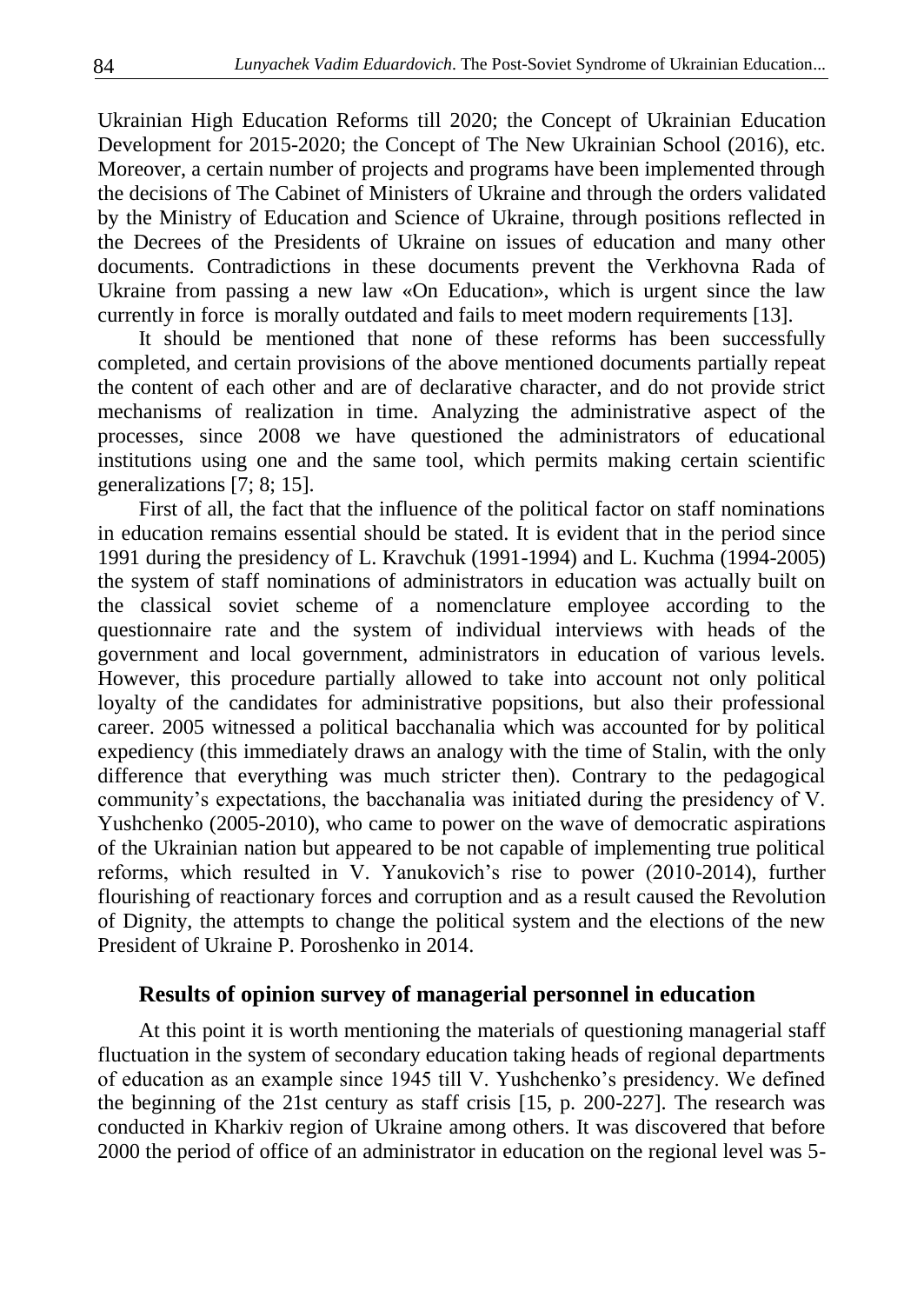19 years. After 2000 it substantially decreased up to two years on the average. The situation stabilized gradually after 2010 simultaneously with an increase in influence of the political factor on managerial personnel appointments. Permanent change of administrative staff was actually hindering provision of reforms with qualified managerial support. A significant number of the reforms was made public in 2000- 2005, which was especially noticeable on the basic regional level.

In such a way, for example, the results of school headmasters' questioning in 2008-2010 concerning the influence of the political factor on personnel appointments indicate the importance of this factor. This was confirmed by 44.4% of school headmasters and 63.2 % heads of regional departments of education. Herewith 22.2% of school headmasters hesitated with their answer.

There has been a sustainable positive tendency of decreasing the influence of the political factor when appointing managers in education only after the Revolution of Dignity, which can be traced in another questioning in 2014. The interviewees mentioned that the role of the political factor in appointments was important in 29.5% of cases. The number of interviewees who hesitated about the answer was 33%. According to a poll in 2016, 25% of the questioned school headmasters considered appointments in education sphere politically-biased. At the same time the percentage of respondents who hesitated about the answer remained high (38%). Thus, in spite of certain positive dynamics, there is still an essential political component that influences managerial appointments in education, which does not contribute to democratization of education in Ukraine.

A survey of motives for managerial position occupation also demonstrated certain dynamics. In 2008-2010 the motives for occupying a secondary school headmaster position was a wish to change something for 38.9% of respondents, for 36.8% it was image, for 5.8% – financial motives. In 2014, 72.7% of respondents were motivated by a desire to change something, 49.3% were motivated by image, and 19.3% were motivated financially. In 2016, 75% of the respondents also expressed desire to change something, 63% mentioned the image factor, and only 13% were driven financially. Thus, the growth of a sustainable tendency to change the education system in managerial personnel's wishes can be perceived as a fact, which could be on the whole connected with the process of democratic changes in the country.

As to the procedure of appointing managerial personnel in education, in 2008- 2010 33% of the respondents believed that it should be done relying on the results of professional testing. In 2014 this percentage reached 42.3%. In 2016, despite the growth of general understanding that it is vital to change the existing procedure of appointing managerial staff in education to 50%, only 25% of the interviewees agreed to undergo a professional examination of applicants for managerial positions by means of testing technologies.

A significant drawback is the fact that completing a specialized Master's degree in Education Management in Ukraine has not become a necessary condition for appointing head of an educational institution or an education authority. We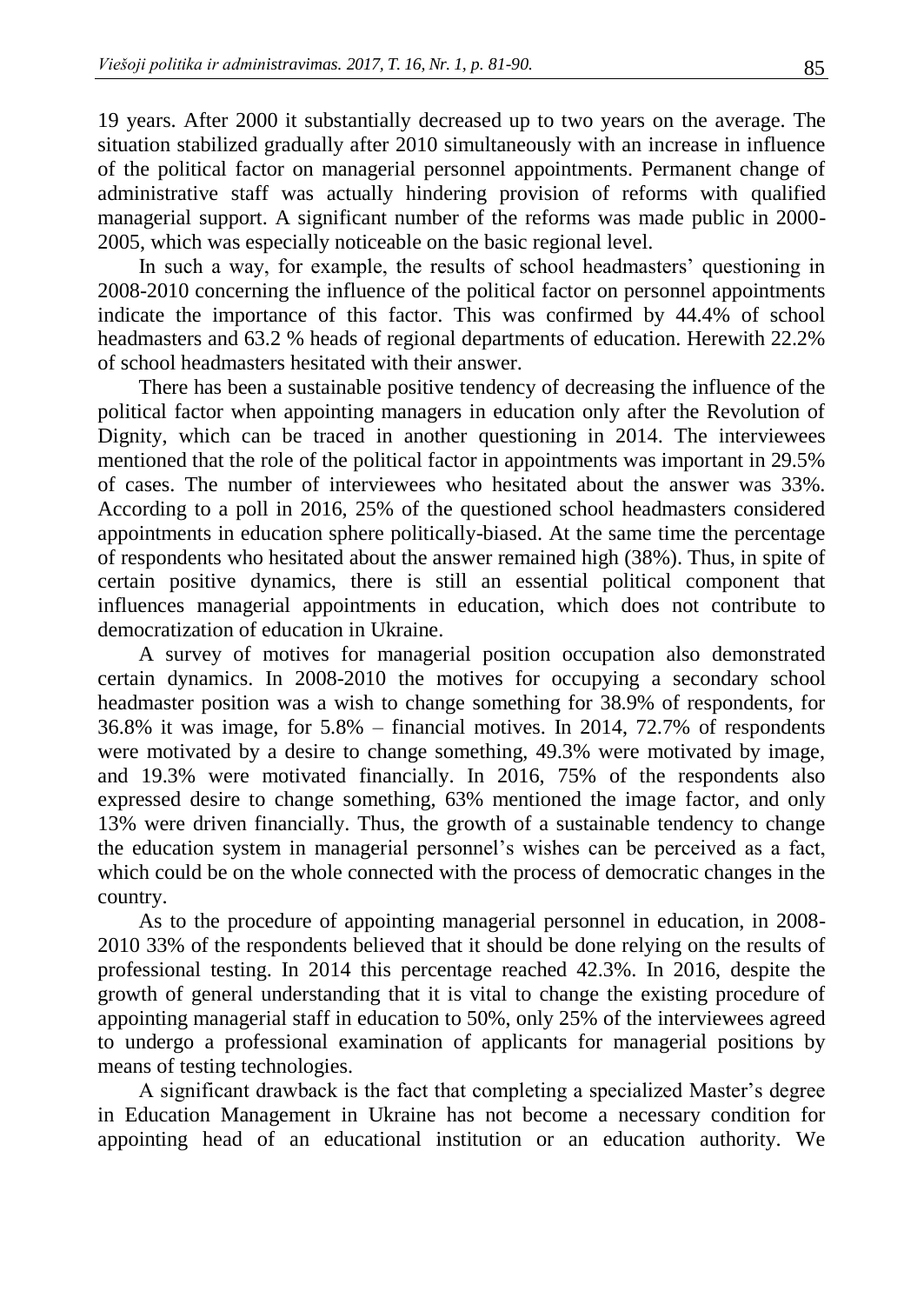considered the question of training educational managers in Master's programs in Ukraine in previous works [6; 9; 14].

### **Reforms in education management – an urgent task**

Another important aspect of educational reforms in Ukraine is life-long education of managerial personnel. Before, further qualification training was mainly carried out by postgraduate pedagogical educational institutions – structures which appeared in the late 30s of the 20th century at the height of totalitarianism in the Soviet Union. Nowadays there is diversification of postgraduate pedagogical education on the state level in Ukraine. A confirmation of the proper choice is the standpoint of 44% of the interviewed managers of educational institutions who do not want to upgrade as managers at the institute of postgraduate pedagogical education. They prefer other institutions of higher education which have a corresponding license and a more powerful scientific and pedagogical potential [11].

The surveys also estimated education managers' point of view about the influence of education management levels on quality improvement. Thus, in 2008- 2010, most of the respondents thought that the state enjoyed the highest influence – 64.7%, the influence on regional level was 0%, the level of an administrative region was 5.9%, the level of an educational institution was 23.5%.

In 2014 the state level was considered to be prior by 41.8% of managers, the level of a region – by  $3\%$ , of an administrative region –  $29.6\%$ , of an educational institution  $-23.5\%$ . In 2016 the level of state influence was estimated to equal 50%, of the regional level – close to 0%, but an essential increase was observed on the level of the administrative region – to 38%. At the same time, the level of educational institution decreased to 12% which directly suggests a decrease in school management autonomy.

In modern Ukraine, the process of governance decentralization is being actively implemented. At the same time, the existing system of education management which is based on activity of regional education administrations as structural units of local administrations is morally outdated. This system, like the system of postgraduate pedagogical education institutes, was mainly formed within Stalinist administrativecommand system and is not democratic because it was built on repressive and command principles. Today the local community is not actually capable of influencing the district level of education management because of certain democratic mechanisms, which needs to be changed.

The existing system results in appointment by local education authorities' appointments of such managers who obediently perform their responsibilities within the boundaries set by the mayor of a city or the regional administration head. It is worth mentioning that there are cases when these positions are held by people who were responsible for this branch as district committee instructors of the Communist party of Ukraine in particular regions. If there are some positive changes on the school level, where parents' community influences some managerial decisions, the regional level is virtually unavailable for it (if we do not consider formally organized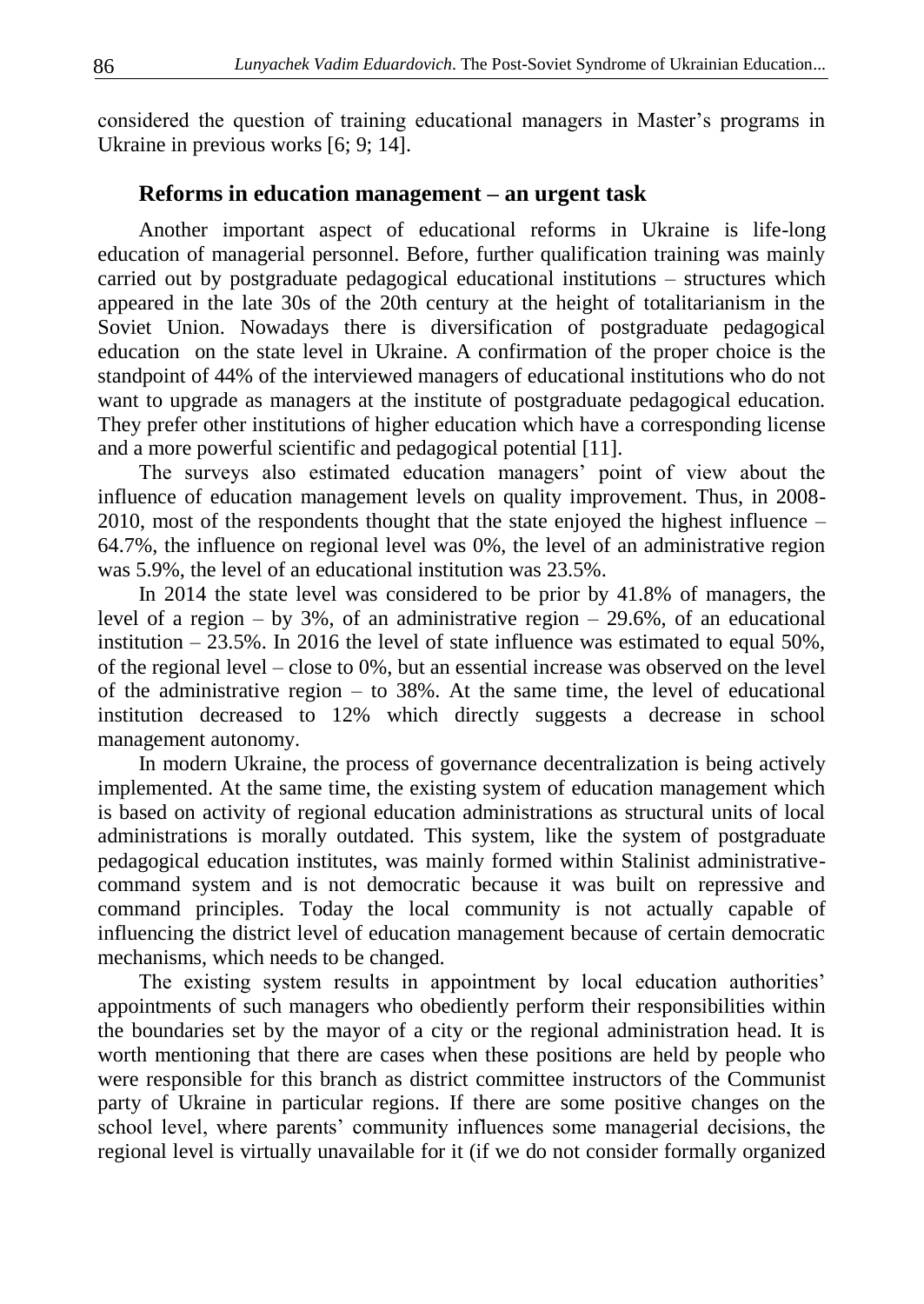parents' councils of various levels).

The survey of educational institutions' managers in 2016 revealed their point of view about the election of heads of regional education boards. The views split in half – 38% for the election of this category of managers, 38% were against it, while 24% hesitated with their answer. At the same time, creation of school districts with obligatory elections of their heads by the local community is an urgent necessity of time, which is proved by many examples from worldwide experience, in particular the practice of electing heads of school counties in the USA. Another relevant actual problem for Ukraine is also renewing and professionalization of education managerial personnel on all levels, which is a prerequisite for positive change.

#### **Consequences of totalitarianism**

Another important problem of Ukrainian education is the humiliated state of the teacher and the education manager. The issue is not only about the low labor compensation. Some steps in this direction have been declared by the Ukrainian Government for the 2017 budget. There is one more complicated problem not concerning economic difficulties, which is inner freedom of teachers. One of consequences of the totalitarian Soviet system is the fact that an educator is considered by the government to be an instrument which does not have its own position and is an obedient performer of the government's will. In the Soviet times, everything possible was done to make the school and the teacher mouthpieces of Soviet ideology. Thus, illustrative is an attempt to change the population's ideology through filling the schools of West Ukraine with teachers from other regions of Ukraine and the Soviet Union (about 44,000 teachers were directed to rural schools of West Ukrainian regions in 1994-1950 only) [20].

In the recent times of Ukrainian independence, school personnel has traditionally been sent to represent interests of political parties in power at various meetings. Moreover, organizational functions in this direction have been realized on the regional level of education management. The population which has existed under totalitarianism for a long time, has developed a gene of fear. It is typical of totalitarianism and its consequences to regulate social and private life of citizens. No exception is an educator who is afraid of falling from grace and losing the job, or is afraid of some abstract punishment for disobedience. The number of educators who feel really free internally is growing slowly alongside with generation change. Thus, we have a key problem: an internally dependent citizen will never educate a free person. The responsibility of representatives of power for using education staff as political material still remains a problem in Ukraine. Nowadays it is very difficult to provide examples of direct responsibility of administrators who are involved in making decisions concerning their usage of budget employees in political actions in spite of the fact that it has been a long time since the Revolution of Dignity.

Another consequence of the totalitarian past is excessive financial centralization in education. In fact, secondary schools in Ukraine have no access to the money given to them according to the governmental subvention because the institute of centralized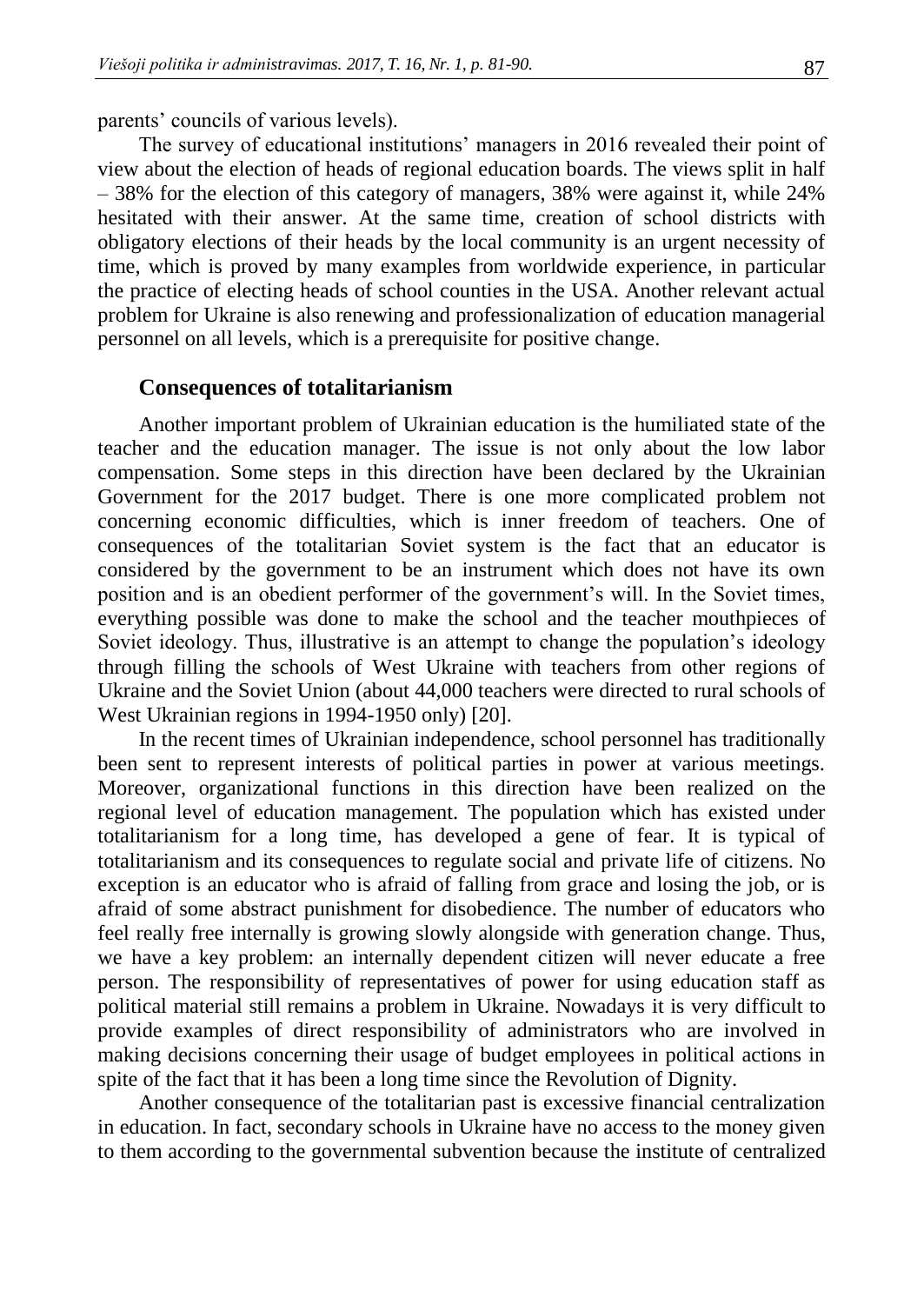accountancy has been functioning at district offices of education since the Soviet times. Since there is a common budget, the centralized accountancy supervises not only budget, but also extrabudgetary funds which are gained by an educational institution by means of providing a certain number of educational services. Besides, these accounts contain both sponsor and charity funds, etc. Thus, further democratization of education by way of autonomous school management development is being blocked by outdated economic mechanisms. The state has not introduced modern economic mechanisms, particular voucher programs, which could substantially liven the market of education services, make it more competitive.

Ukrainian education is oppressed by other totalitarian consequences. And it is not only political pressure on the manager and the teacher. For example, one of the features of the post-totalitarian country is the so-called 'inspections' of schools which have undergone no changes since the Soviet times. The Soviet practice of using free labor of children and teachers still exists in Ukraine nowadays. In our recent past it was named 'subotniks' (communist collective unpaid voluntary work) which were held, as a rule, in April, when the birthday of the proletariat leader was celebrated. The word "communist" is changed for "ecologic" today. This process continues during all the spring months. This activity results in anti-motivation for true voluntary ecologic and other work by calling. Moreover, teachers are distracted in their spare time and entrusted with responsibility for children's lives and health, etc. A considerable part of education managers do not understand that de-communization is not only crashing monuments to V.I. Lenin and banning communist symbolics, but first of all, it is rejection of communist tradition and gaining intrinsic freedom.

## **Conclusion**

1. An essential problem on the way to reforms in education in Ukraine is noncompliance of managerial actions in the reformation process, lack of consistency in management decision-making, excessive government centralization. Nothing but decentralization of educational management will enable local communities to exert actual influence on the quality of educational services on their territory.

2. Staff policy wants perfection, especially in the realm of educational institutions' managers appointment. An urgent task is utter deliverance from such a factor as political loyalty of an applicant; obligatory implementation of democratic procedures when making appointments which should be based on strict professional selection.

3. Economic mechanisms in education want diversification (including provision of voucher programs), which will significantly liven the market of educational services and improve education quality through implementation of market mechanisms.

4. Effective reformation of Ukrainian education is possible only through liquidation of totalitarian habits; banning communist symbols, rudimentary events and nomenclature practice from the past.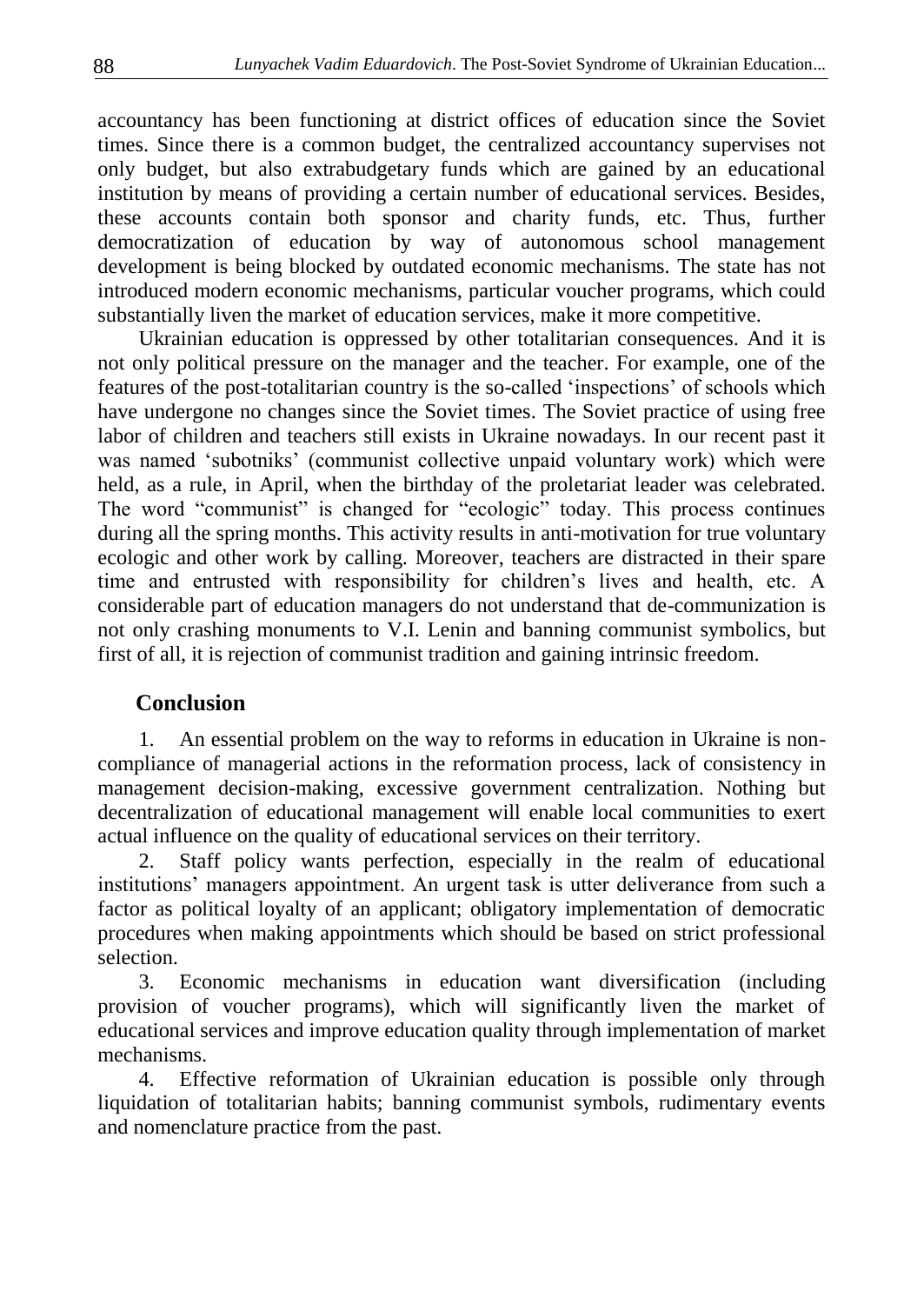### **References**

- 1. Burdyak, V. I. Transformation in the Educational and Cultural Sphere of the Post-Communist Republic of Bulgaria. *Carpathian Bulletin NTSh*, 2014, No 3, p.p. 122-133.
- 2. Bzrezinski, Z., Bzrezinski, Ya., Bystrytskyi Y. *Political Science of Post-Communism* (Political Analysis of Post-Communist Societies), 1995, <http://litopys.org.ua/polpost/pp.htm> [2016-11-12].
- 3. *Education Policy: Portal of Public Experts*, <http://education-ua.org/ua/> [2016-11-10].
- 4. Hromovyi, V. V. *Let's Liquidate Marasmus in School Education*. Marasmus No. 12. Bureaucratic Vertical of Power, 2016. [http://education-ua.org/ua/articles/798](http://education-ua.org/ua/articles/798-likvidovuemo-marazmi-v-shkilnij-osviti-marazm-12-byurokratichna-vertikal-upravlinnya) [likvidovuemo-marazmi-v-shkilnij-osviti-marazm-12-byurokratichna-vertikal](http://education-ua.org/ua/articles/798-likvidovuemo-marazmi-v-shkilnij-osviti-marazm-12-byurokratichna-vertikal-upravlinnya)[upravlinnya](http://education-ua.org/ua/articles/798-likvidovuemo-marazmi-v-shkilnij-osviti-marazm-12-byurokratichna-vertikal-upravlinnya) [2016-11-10].
- 5. Lazhykha, M. I. *Post-Communist Transformation: Regular Patterns and Distinctive Features in the Repiblic of Bulgaria*, 2013. [http://nbuv.gov.ua/UJRN/aplup\\_2013\\_2\\_7](http://www.irbis-nbuv.gov.ua/cgi-bin/irbis_nbuv/cgiirbis_64.exe?I21DBN=LINK&P21DBN=UJRN&Z21ID=&S21REF=10&S21CNR=20&S21STN=1&S21FMT=ASP_meta&C21COM=S&2_S21P03=FILA=&2_S21STR=aplup_2013_2_7) [2016-11-12].
- 6. Lunyachek, V. Genetic Analysis of Vocational Training of Education Administrators in Master's Degree Programs in Ukraine. *Public Policy and Administration*, 2015, Vol. 14, No. 1, p.p. 25-39.
- 7. Lunyachek, V. E. *Head of the District Education Department: Distinctive Features, Educational Portal*, 2013. [http://education-ua.org/ua/analytics/158-nachalnik-rajonnogo](http://education-ua.org/ua/analytics/158-nachalnik-rajonnogo-upravlinnya-osvitoyu-shtrikhi-do-portretu)[upravlinnya-osvitoyu-shtrikhi-do-portretu](http://education-ua.org/ua/analytics/158-nachalnik-rajonnogo-upravlinnya-osvitoyu-shtrikhi-do-portretu) [2016-10-20].
- 8. Lunyachek, V. E. Improvements in Training Masters in State Management for Evaluating Education Quality on the Basis of Scientific Papers. *Education in Luhansk Region*, 2010, Vol. 2, No. 33, p.p. 31-39.
- 9. Lunyachek, V. E. *Managing Education on the District Level: Reloading, School Head Master*, 2015, Vol. 5, No. 101, p.p. 37-44.
- 10. Lunyachek, V. E. *Pedagogical Management*. Publishing House of KhaRI NADU: «Mahistr», 2014.
- 11. Lunyachek, V. E. Postgraduate Pedagogical Education: Do We Need a New Development Pattern? Education Management*. Journal for Managers in Education,* 2016, Vol. 3, No. 375, p.p. 22-27.
- 12. Lunyachek V. Problems of the Education System Development of Ukraine in Times of Crisis. *Public Policy and Administration*, 2011, Vol. 10, No. 1, p.p. 67-79.
- 13. Lunyachek, V. E. *The Law «On Education»: Reflections Following Ratification after the First Reading*. [http://education-ua.org/ua/articles/676-zakon-pro-osvitu-refleksiya-pislya](http://education-ua.org/ua/articles/676-zakon-pro-osvitu-refleksiya-pislya-zatverdzhennya-u-pershomu-chitanni)[zatverdzhennya-u-pershomu-chitanni](http://education-ua.org/ua/articles/676-zakon-pro-osvitu-refleksiya-pislya-zatverdzhennya-u-pershomu-chitanni) [2016-10-11].
- 14. Lunyachek V. *Training Managerial Staff in Education Quality Management, Global, Continental, National and Regional Conditions of Local Development*. Gdansk, Kharkiv: Publishing House "ADNDU", 2014, p.p. 107 – 110.
- 15. Lunyachek, V. E. *Training Masters in State Management to Provide Quality of Education: Theory and Practice*. KhNU, 2011.
- 16. Lunyachek, V. E. *Why Do Educational Reforms Fail in Ukraine*? [http://education](http://education-ua.org/ua/articles/819-chomu-ne-jdut-reformi-osviti-v-ukrajini)[ua.org/ua/articles/819-chomu-ne-jdut-reformi-osviti-v-ukrajini](http://education-ua.org/ua/articles/819-chomu-ne-jdut-reformi-osviti-v-ukrajini) [2016-10-02].